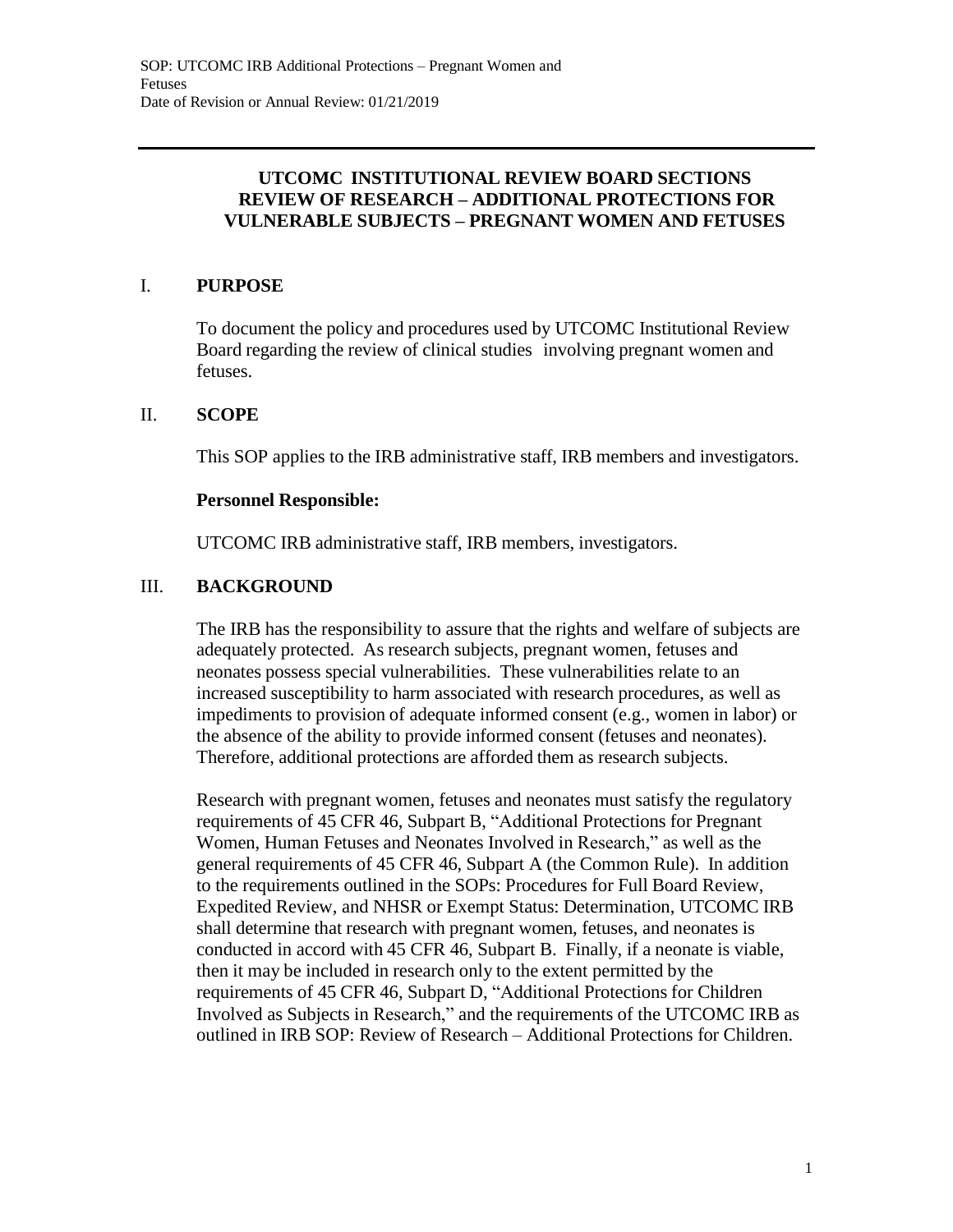## **In Accordance With:**

**45 CFR 46, Subparts B and D; OHRP Guidance on Written IRB Procedures (07/01/2011) https:/[/www.hhs.gov/ohrp/regulations-and](http://www.hhs.gov/ohrp/regulations-and-)policy/guidance/institutional-issues/institutional-review-board-writtenprocedures/index.html**

**Research Involving Vulnerable Populations (Video)** [http://www.youtube.com/watch?v=SqRw6FevuXg&feature=player\\_embedded](http://www.youtube.com/watch?v=SqRw6FevuXg&feature=player_embedded)

*Compliance with this policy also requires compliance with state or local laws or regulations that provide additional protections for human subjects.*

### **Definitions**:

**Dead Fetus** means a fetus that exhibits neither heartbeat, spontaneous respiratory activity, spontaneous movement of voluntary muscles, nor pulsation of the umbilical cord.

**Delivery** means complete separation of the fetus from the woman by expulsion or extraction or any other means.

**Fetus** means the product of conception from implantation until delivery.

**Neonate** means a newborn.

**Nonviable neonate** means a neonate after delivery that, although living, is not viable.

**Pregnancy** encompasses the period of time from implantation until delivery. A woman shall be assumed to be pregnant if she exhibits any of the pertinent presumptive signs of pregnancy, such as missed menses, until the results of a pregnancy test are negative or until delivery.

**Viable**, as it pertains to the neonate, means being able, after delivery, to survive (given the benefit of available medical therapy) to the point of independently maintaining heartbeat and respiration.

# IV. **PROCEDURES**

- 1. Pregnant women or fetuses may be involved in research if all of the following conditions are met:
	- a. Where scientifically appropriate, preclinical studies, including studies in pregnant animals, and clinical studies, including studies on non-pregnant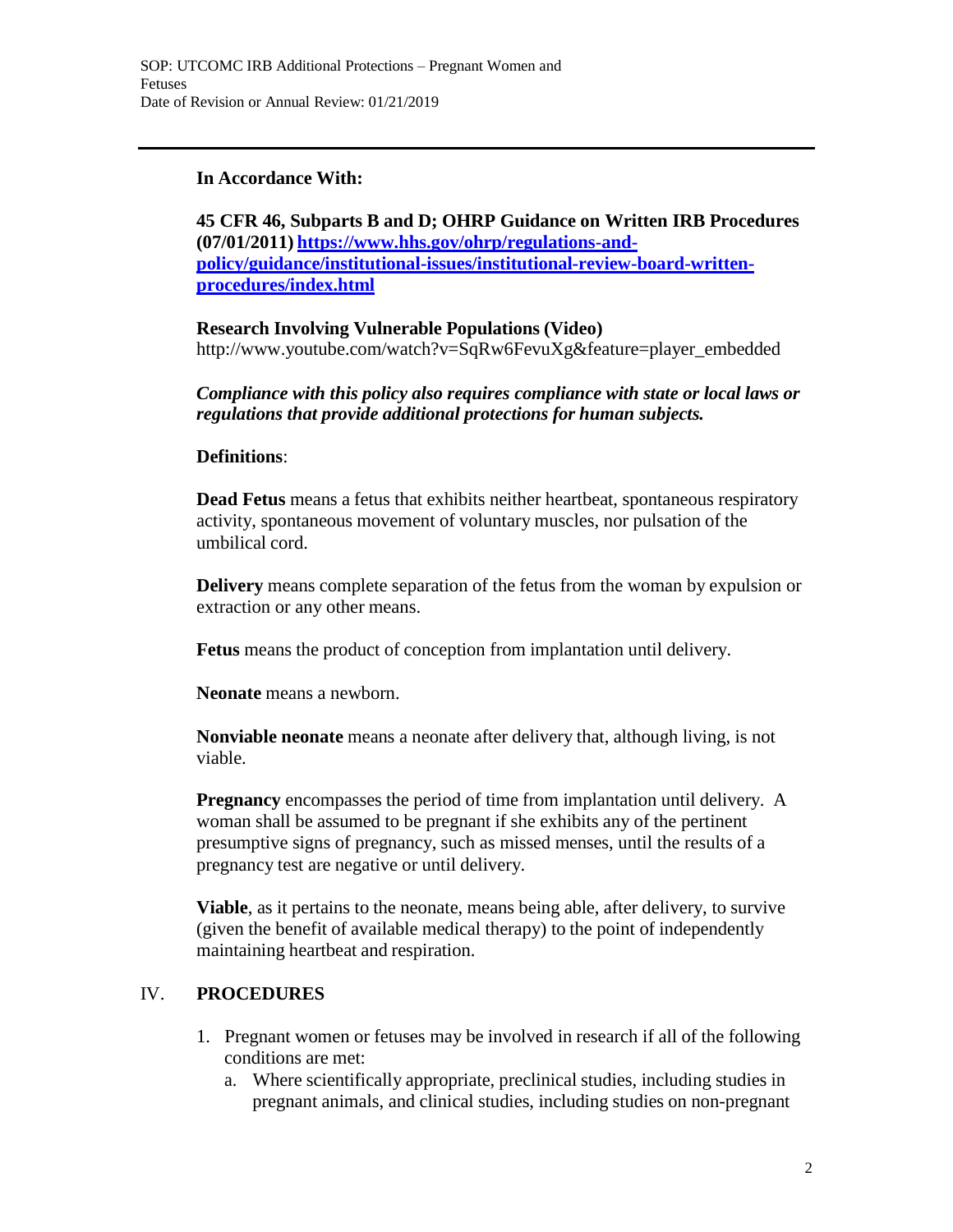women, have been conducted and provide data for assessing potential risks to pregnant women and fetuses;

- b. The risk to the fetus is caused solely by interventions or procedures that hold out the prospect of direct benefit for the woman or the fetus; or, if there is no such prospect of benefit, the risk to the fetus is not greater than minimal and the purpose of the research is the development of important biomedical knowledge which cannot be obtained by any other means;
- c. Any risk is the least possible for achieving the objectives of the research;
- d. If the research holds out the prospect of direct benefit to the pregnant woman, the prospect of a direct benefit both to the pregnant woman and the fetus, or no prospect of benefit for the woman nor the fetus when risk to the fetus is not greater than minimal and the purpose of the research is the development of important biomedical knowledge that cannot be obtained by any other means, her consent is obtained in accord with the informed consent provisions of subpart A of 45CFR46;
- e. If the research holds out the prospect of direct benefit solely to the fetus then the consent of the pregnant woman and the father is obtained in accord with the informed consent provisions of subpart A of 45CFR46, except that the father's consent need not be obtained if he is unable to consent because of unavailability, incompetence, or temporary incapacity or the pregnancy resulted from rape or incest.
- f. Each individual providing consent under paragraph (d) or (e) of this section is fully informed regarding the reasonably foreseeable impact of the research on the fetus or neonate;
- g. For children, as defined in 45CFR46.402(a), who are pregnant, assent and permission are obtained in accord with the provisions of subpart D of this part;
- h. No inducements, monetary or otherwise, will be offered to terminate a pregnancy;
- i. Individuals engaged in the research will have no part in any decisions as to the timing, method, or procedures used to terminate a pregnancy; and
- j. Individuals engaged in the research will have no part in determining the viability of a neonate.
- 2. Special conditions must also be satisfied for IRB approval of research involving certain categories of neonates:
	- a. Neonates of uncertain viability and nonviable neonates may be involved in research if all of the following conditions are met:
		- i. Where scientifically appropriate, preclinical and clinical studies have been conducted and provide data for assessing potential risks to neonates.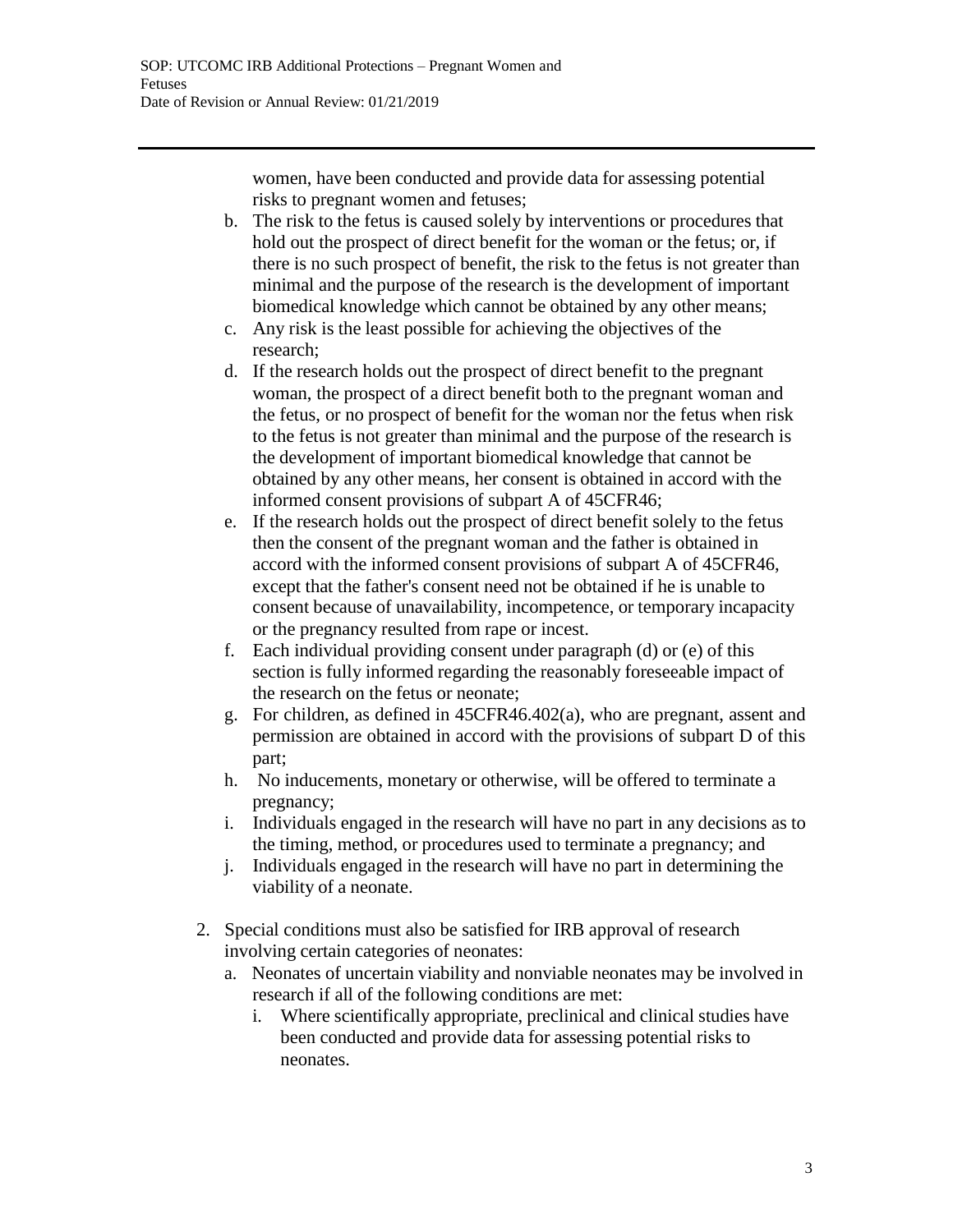- ii. Each individual providing consent under paragraph  $(b)(2)$  or  $(c)(5)$  of this section is fully informed regarding the reasonably foreseeable impact of the research on the neonate.
- iii. Individuals engaged in the research will have no part in determining the viability of a neonate.
- iv. The requirements of paragraph (b) or (c) of this section have been met as applicable.
- b. Neonates of uncertain viability. Until it has been ascertained whether or not a neonate is viable, a neonate may not be involved in research covered by this subpart unless the following additional conditions have been met:
	- i. The IRB determines that:
		- (a) The research holds out the prospect of enhancing the probability of survival of the neonate to the point of viability, and any risk is the least possible for achieving that objective, or
		- (b) The purpose of the research is the development of important biomedical knowledge which cannot be obtained by other means and there will be no added risk to the neonate resulting from the research; and
	- ii. The legally effective informed consent of either parent of the neonate or, if neither parent is able to consent because of unavailability, incompetence, or temporary incapacity, the legally effective informed consent of either parent's legally authorized representative is obtained in accord with subpart A of 45 CFR 46, except that the consent of the father or his legally authorized representative need not be obtained if the pregnancy resulted from rape or incest.
- c. Nonviable neonates. After delivery, a nonviable neonate may not be involved in research covered by this subpart unless all of the following additional conditions are met:
	- i. Vital functions of the neonate will not be artificially maintained;
	- ii. The research will not terminate the heartbeat or respiration of the neonate;
	- iii. There will be no added risk to the neonate resulting from the research;
	- iv. The purpose of the research is the development of important biomedical knowledge that cannot be obtained by other means; and
	- v. The legally effective informed consent of both parents of the neonate is obtained in accord with subpart A of 45 CFR 46, except that the waiver and alteration provisions of 45 CFR 46.116 do not apply. However, if either parent is unable to consent because of unavailability, incompetence, or temporary incapacity, the informed consent of one parent of a nonviable neonate will suffice to meet the requirements of this paragraph  $(c)(5)$ , except that the consent of the father need not be obtained if the pregnancy resulted from rape or incest. The consent of a legally authorized representative of either or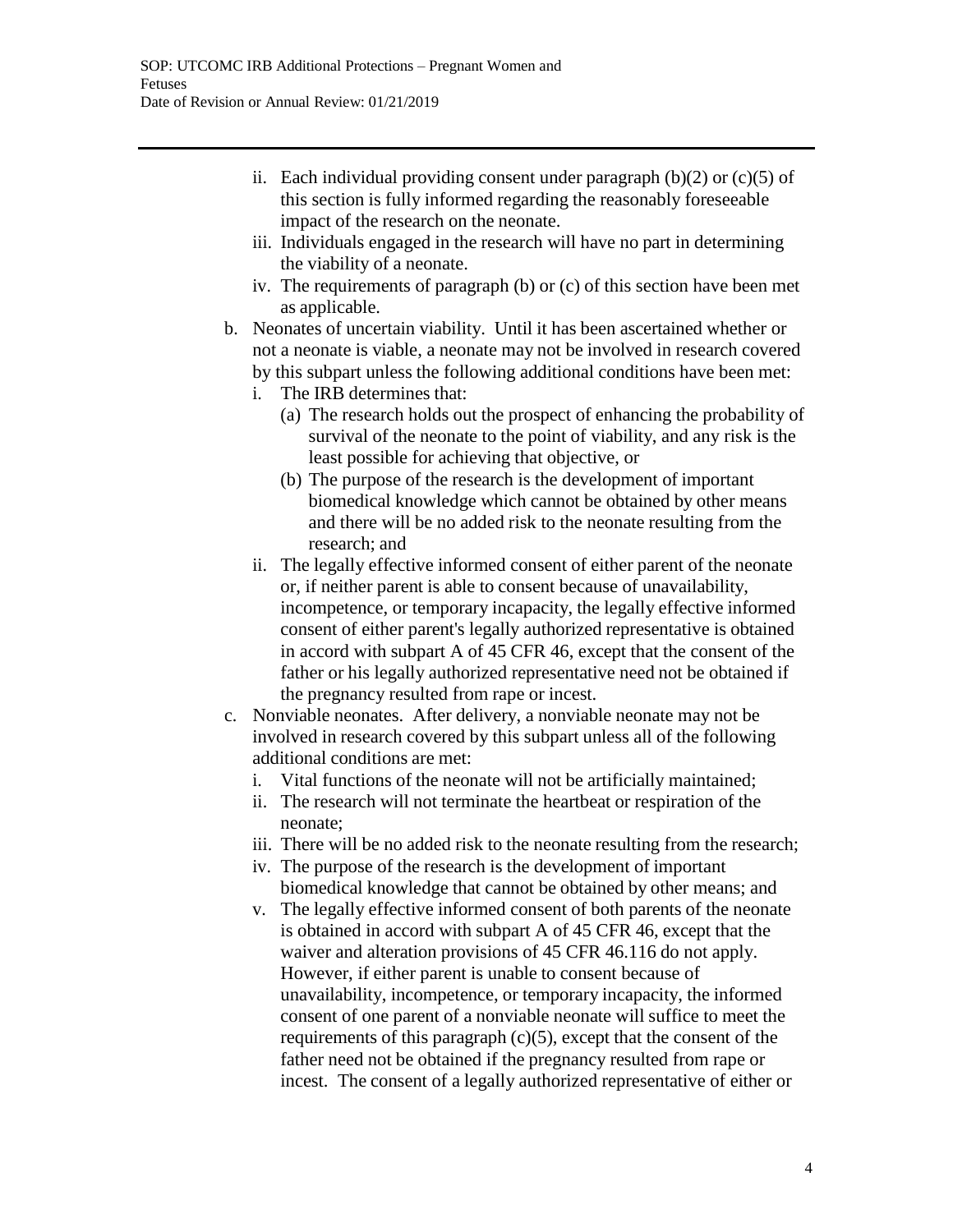both of the parents of a nonviable neonate will not suffice to meet the requirements of this paragraph (c)(5).

- d. Viable neonates. A neonate, after delivery, that has been determined to be viable may be included in research only to the extent permitted by and in accord with the requirements of subparts A and D of 45 CFR 46.
- 3. The IRB will approve research involving, after delivery, the placenta, the dead fetus or fetal material in accord with the following requirements:
	- a. Research involving, after delivery, the placenta; the dead fetus; macerated fetal material; or cells, tissue, or organs excised from a dead fetus, shall be conducted only in accord with any applicable federal, state, or local laws and regulations regarding such activities.
	- b. If information associated with material described in paragraph (a) of this section is recorded for research purposes in a manner that living individuals can be identified, directly or through identifiers linked to those individuals, those individuals are research subjects and all pertinent subparts of 45 CFR 46 are applicable.
- 4. When research is not otherwise approvable under 45 CFR 46.204 or 45 CFR 205, but may present an opportunity to understand, prevent, or alleviate a serious problem affecting the health or welfare of pregnant women, fetuses, or neonates, then the IRB will observe the following procedures:

The Secretary will conduct or fund research that the IRB does not believe meets the requirements of Sec. 46.204 or Sec. 46.205 only if:

- a. The IRB will determine whether the research presents a reasonable opportunity to further the understanding, prevention, or alleviation of a serious problem affecting the health or welfare of pregnant women, fetuses or neonates. If the finding is positive, then the IRB will request that the Secretary of HHS convene an expert panel in accord with 45 CFR 46.207.
- b. The IRB will approve such research if the Secretary, after consultation with a panel of experts in pertinent disciplines (for example: science, medicine, ethics, law) and following opportunity for public review and comment, including a public meeting announced in the Federal Register, has determined either:
	- i. That the research in fact satisfies the conditions of Sec. 46.204, as applicable; or
	- ii. The following:
		- (a) The research presents a reasonable opportunity to further the understanding, prevention, or alleviation of a serious problem affecting the health or welfare of pregnant women, fetuses or neonates;